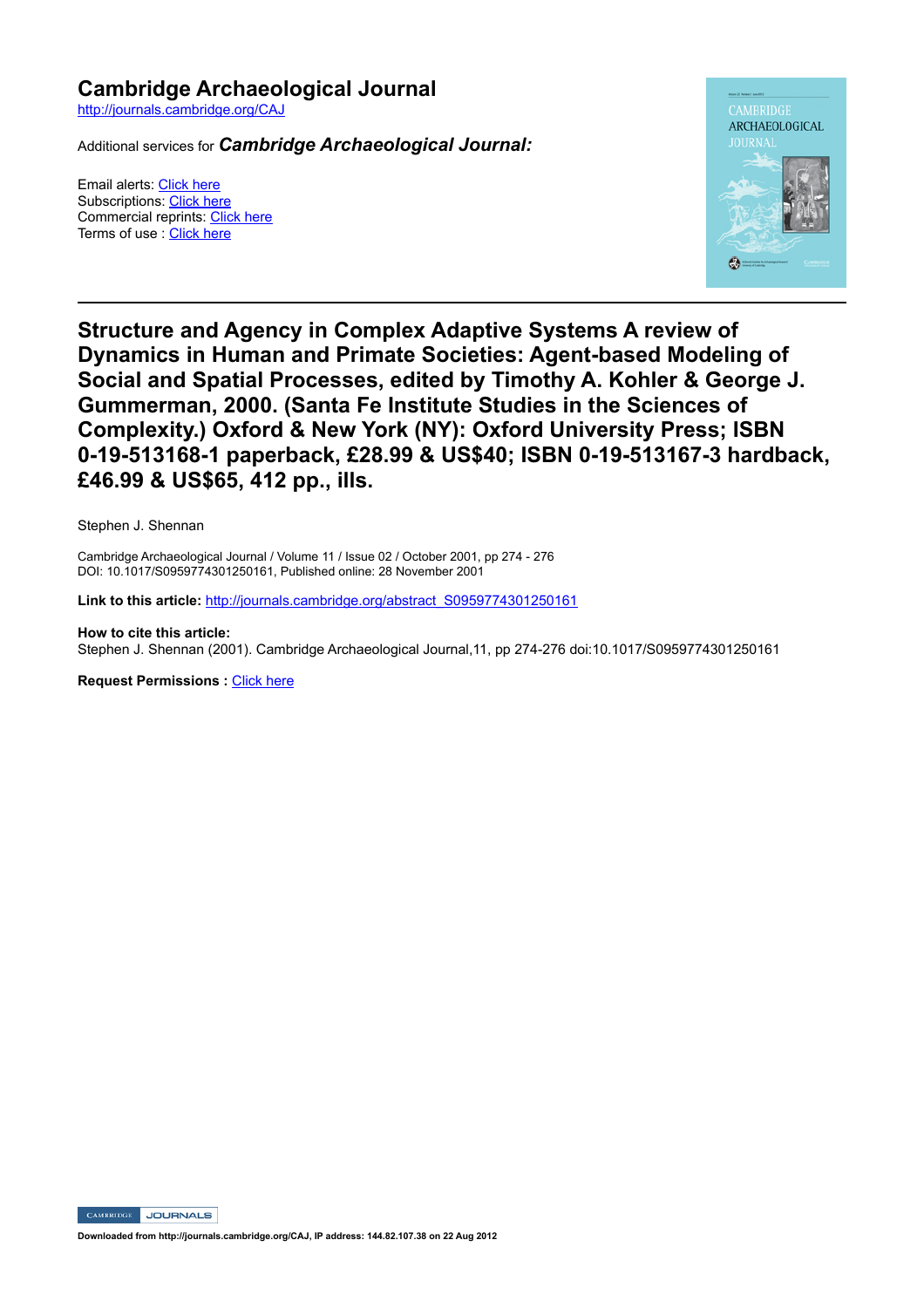## **Structure and Agency in Complex Adaptive Systems**

*Dynamics in Human and Primate Societies: Agent-based Modeling of Social and Spatial Processes*, edited by Timothy A. Kohler & George J. Gummerman, 2000. (Santa Fe Institute Studies in the Sciences of Complexity.) Oxford & New York (NY): Oxford University Press; ISBN 0-19-513168-1 paperback, £28.99 & US\$40; ISBN 0-19-513167-3 hardback, £46.99 & US\$65, 412 pp., ills.

## Stephen J. Shennan

Archaeologists, anthropologists and their social philosopher predecessors have long been interested in the processes by which such structures as states and civilizations emerge from human action. The frameworks within which they have pursued that interest have varied over time. One of the earlier ones, and certainly one of the most influential, was the Marxist view of history as class struggle, involving the emergence of contradictions between the forces and relations of production. More recently, the neo-evolutionary framework which has been such a dominant influence in Anglo-American archaeology over the last 40 years has emphasized the growth of complexity and social hierarchies as a process of group adaptation. Those groups which developed hierarchical social mechanisms for overcoming subsistence instability, or for competing better with rival groups, would be more successful. The adoption of innovations such as agriculture, which made it possible for societies to harness more energy from their environment, provided the basis for supporting increasingly complex social structures.

In the 1970s there were attempts to make explorations of these adaptive processes, and in particular the process of *morphogenesis*, more rigorous and systematic by building computer simulations in which variables were defined and their relations with other variables specified by systems of equations. By and large, these attempts were unsuccessful. If structure was going to emerge, it had to be programmed into the relations between the variables in the first place.

The agent-based approach to the modelling of social processes, of which this book is an excellent example, attempts to overcome the shortcomings of these earlier frameworks. Consequences of postulated processes are rigorously followed-through by means of computer simulation. Structure is not built in to the model from the beginning but emerges from the interaction between 'agents' through a process of self-organization. 'Agents', as Kohler (p. 2) describes in his introduction, are 'processes, however simple, that collect information about their environment, make decisions about actions based on that information, and act'. The outcome of such local actions, based on local knowledge and decision-making criteria, can often be large-scale patterns unintended by the individual agents. A famous early example showed that individual preferences for spatial neighbours of the same type as oneself rapidly led to the emergence of segregated neighbourhoods.

This insight has profound consequences. The human tendency to anthropomorphize the world tends to lead to the view that complex patterns must be the result of complex intentions and mental operations as well as global knowledge. In fact, nothing could be further from the truth, as te Boekhorst and Hemelrijk illustrate in their description of an example from situated robotics. Their robots are small vehicles that move randomly distributed cubes into a central heap and line up the rest against the wall. Far from requiring complex object recognition software and capacities for co-ordinating movement and action to achieve this, they need only minimal sensors and movement control. The pattern emerges from simple local responses to colliding with the cubes and with other robots.

Indeed, this is one of the major themes of the book: what are the minimal requirements for the emergence of structure from action? Are they purely mechanical, so that structure is simply a function of the degree of interconnection between different elements? Is it necessary to assume evolutionary dynamics of selection and adaptation? What is the role of conscious intentions and knowledge? These are issues of great significance for the understanding of both human history and biological evolution.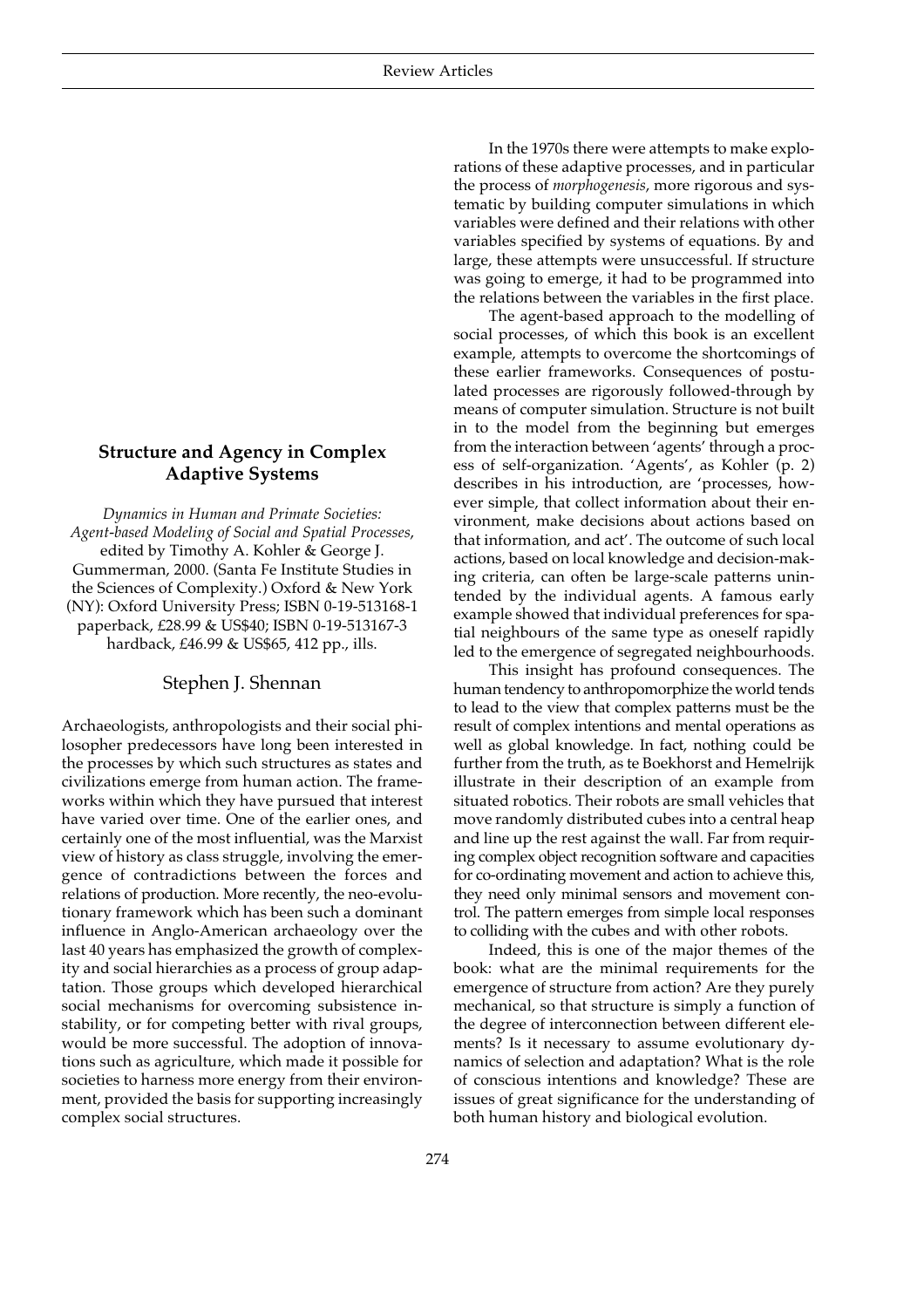In addition to their robotics example, te Boekhorst and Hemelrijk cite a simulation of dominance interactions between individuals in which the effects of winning and losing are self-reinforcing. The study showed that patterns of cooperation could arise without any memory mechanism in the individuals, simply as a result of the fact that fleeing from the attack range of one opponent leads an individual into the range of another. The observed series of immediate reciprocal actions of support corresponded to that of the famous Tit-for-Tat strategy in the Prisoner's Dilemma game but without any of the assumptions about the costs and benefits of cooperation versus defection that Prisoner's Dilemma involves.

In a similar vein, Pepper and Smuts use an agent-based model to examine the evolution of cooperation in a simple ecological context. They show that patchiness of food distribution can itself create sufficient population structure to generate betweengroup selection, leading to the spread of group-beneficial traits, without any need for the operation of kin-selection. One of the traits they modelled was feeding restraint. In freely-mixing populations the individual paying the cost of feeding restraint was only rarely among those reaping the benefits, in contrast to the situation when resource patches were isolated and small. Too much isolation, however, was also problematical. Continuing cooperation depended on groups being able to export their increased productivity to other patches, otherwise betweengroup selection did not occur. When within-group selection is the only relevant process then cooperators will die out.

Skyrms' study of the evolution of signalling systems and inference is also a generic one, demonstrating that evolutionary dynamics provides an account of the spontaneous emergence of signalling systems which does not require pre-existing common knowledge or agreement. Where the individuals concerned have a common interest, almost any sort of adaptive dynamics leads to successful coordination of a signalling system, because such systems are powerful attractors in the dynamics. Which system emerges, however, depends on the vagaries of the initial stages of the evolutionary process (Skyrms p. 84). The evolution of a correct rule of inference in the context of a signalling system 'depends on the repeated occurrence of situations where there is a positive payoff for acting on the right conclusion', in the interest of both senders and receivers of signals (p. 87). Skyrms' example is the correct inference of the type of predator currently presenting a threat, from alarm calls which are differentiated by predator.

The remaining studies in the volume are specific rather than generic. They use multi-agent modelling to explore particular situations, based on large quantities of specific information. Lake describes a project in which multi-agent simulation is linked to GIS to explore the processes involved in making foraging decisions. The agents can learn from their own experience and from others and make decisions in the light of their knowledge and goals. In this case the GIS link enables them to have spatially-referenced knowledge in the form of their own cognitive maps. The system is used to explore the likelihood that foraging for hazelnuts was a major determinant of Mesolithic land-use patterns on the Scottish island of Islay, and Lake concludes that it was not. As he explains, however, the major significance of his project is that he has created a powerful generic modelling tool which can be used relatively straightforwardly by others to model the activities of social agents in a landscape.

The papers by Kohler and colleagues and Dean and colleagues model prehistoric settlement change in southwestern Colorado and northeast Arizona respectively, using multi-agent techniques, and go on to compare the results of their models with the settlement histories actually observed. In both cases this is a very illuminating process. Kohler *et al*. conclude that towards the end of their period, either the importance of dry-farming was decreasing, or farmers were now settling in locations which were inefficient with regard to access to their fields, perhaps because social considerations placed a new importance on community members living in face-to-face circumstances. Their model does not reproduce the population growth that actually occurred towards the end of the period they studied, probably because their agents could not intensify, whereas in fact intensification seems to have been exactly what happened, through the increasing use of water and sediment management techniques. The Long House Valley, whose settlement history was modelled by Dean and colleagues, was abandoned after AD 1300, a process generally seen as the result of drought. The simulation results, however, show that the valley environment after 1300 could have supported a reduced population if people had disaggregated into smaller communities and dispersed into favourable habitats. It appears that the environmental factors only partially account for the abandonment of the area. This contrast between the real world and the simulated one is all the more striking in the light of the remarkable success of the simulation in modelling many other aspects of the valley history, and